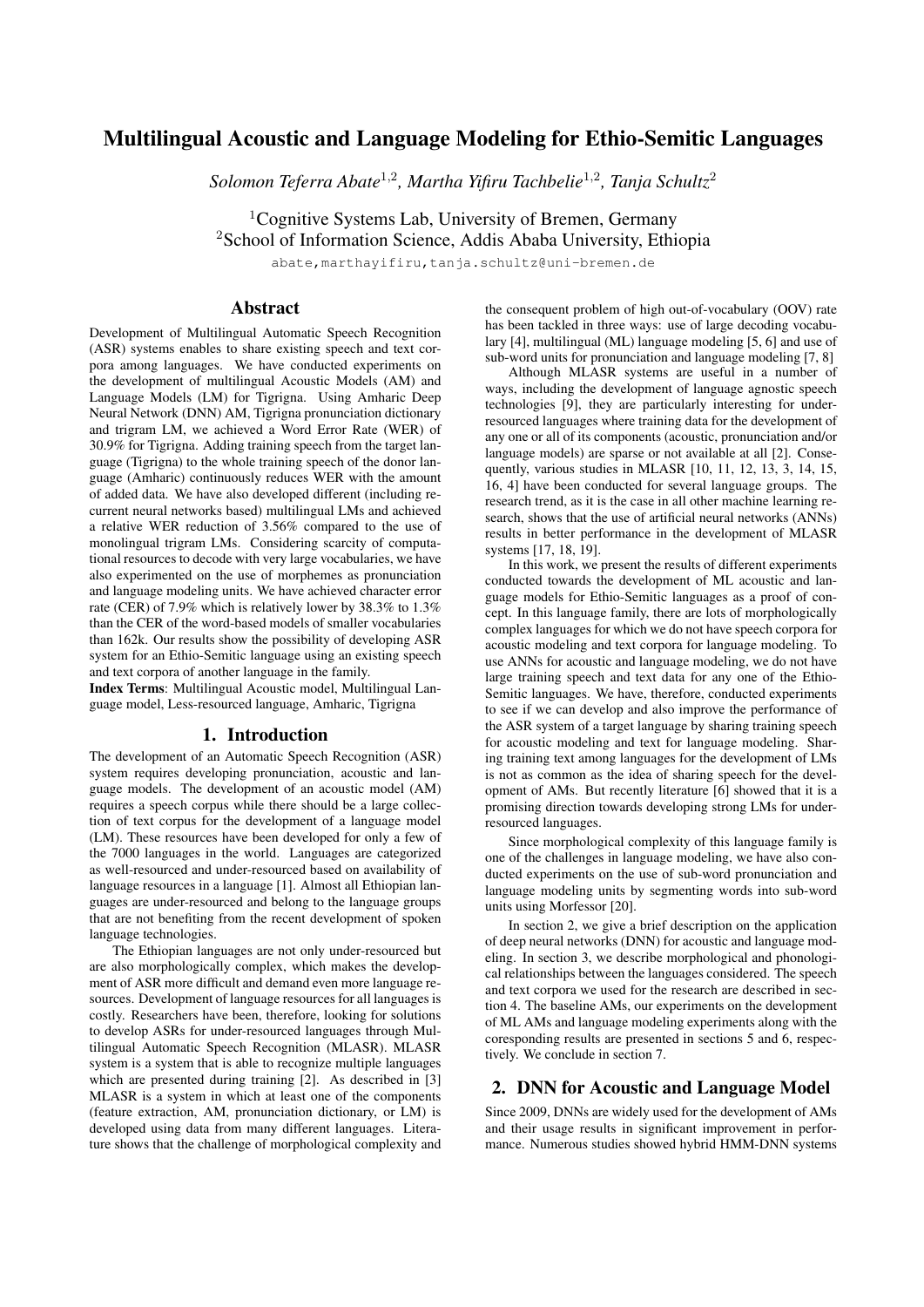outperform the dominant HMM-GMM on the same data [21]. Currently, Time delay Neural Networks (TDNNs), also called one-dimensional Convolutional Neural Networks, are efficient and well-performing neural network architectures for ASR [22]. TDNN has the ability to learn long term temporal contexts. Moreover, by using singular value decomposition (SVD) the number of parameters in TDNN models is reduced which makes them inexpensive compared to RNNs. The factored form of TDNNs (TDNNf)[23] has similar structure with TDNN, but is trained from a random start with one of the two factors of each matrix constrained to be semi-orthogonal. TDNNf gives substantial improvement over TDNN and has been shown to be effective in under-resourced scenarios. We have used these state-of-the-art neural network architecture in the development of DNN based AMs for the Ethio-Semitic languages.

Lately, Recurrent Neural Network Language Models (RNNLMs) introduced by [19] in 2010 replaced the standard n-gram techniques. Since then the use of RNNLM has brought WER reduction for ASR systems. RNNLMs are mostly used in rescoring a precompiled decoding graph that is generated in the first pass using n-gram LMs. The run time and performance of RNNLMs have been further improved by different researchers such as [24]. Consequently, they are now becoming more popular component of ASR system.

# 3. Ethiopian Languages

In this study, we considered the Ethio-Semitic language family, which consists of a number of languages namely, Amharic, Tigrigna, Geez, Tigre, Argobba, Harari, Gafat, Soddo and other Gurage languages. For our research we have taken Amharic and Tigrigna. Both have a considerable number of native speakers. Amharic is spoken by more than 27 million people which makes it the second most spoken Semitic language while Tigrigna is spoken by 9 million people. These languages have different functions in Ethiopia. Amharic is the working language of the Federal Government and the Amhara regional state. Tigrigna is the working language of Tigray regional state. It is also the language of Eritrea. Apart from this, they serve as medium of instructions in primary and secondary schools. A number of governmental websites are available in Amharic and Tigrigna. These languages are available in electronic media like news, blogs and social media. Currently, Google offers a searching capability in Amharic and Tigrigna. Due to the larger number of speakers, wider geographical coverage and more functions in Ethiopia, these two languages have significant impact on the other Ethiopian languages. We, therefore, believe that the concept proofed for these two languages can be applied for the other Ethiopian languages.

#### 3.1. Writing System

The writing system of the Ethio-Semitic languages is Ethiopic which is syllabic where each character represents a consonant plus a vowel. The feature of the writing system is that each character gets its basic shape from the consonant of the syllable, and the vowel is represented through a systematic modifications of this shape. The script is used to write a number of other Ethiopian languages. This writing system does not show consonant gemination, the presence and absence of the epenthetic vowel and the glottal stop consonant.

#### 3.2. Morphology

Reflecting their Semitic language morphology, Amharic [25] and Tigrigna [26], make use of the root and pattern system. In these languages, a root (called radical) is a set of consonants which bears the basic meaning of the lexical item whereas a pattern is composed of a set of vowels inserted between the consonants of the root. These vowel patters together with affixes, result in derived words. Such derivational process makes these languages morphologically complex. Furthermore, an orthographic word attaches some syntactic words like prepositions, conjunctions, negation, etc. which results in a large amount of word forms. In these languages, nominals are inflected for number, gender, definiteness and case whereas verbs are inflected for person, number, gender, tense, aspect, and mood.

#### 3.3. Phonology

Amharic and Tigrigna share a lot of phones. All the 35 phonemes (28 consonants and 7 vowels) used in Amharic are found in Tigrigna that has four more phonemes. In both languages there are labialized phones arguably represented either as a set of labialized consonants or a set of labialized vowels. In this work, we have represented them as labialized vowels:ua, ui, ua, ue, ui. The four Tigrigna sounds that are not found in Amharic are  $\hat{S}$ ,  $\hat{h}$ , x and  $\hat{x}$ . The glottalized or ejective t' k' p' ts' t $\int$ " sounds are found in both Amharic and Tigrigna [25]. Long consonants or geminated consonants, are clearly pronounced and bring semantic difference in these languages. Both languages have seven vowels:  $\varphi$ ,  $u$ ,  $i$ ,  $a$ ,  $e$ ,  $i$ ,  $o$ .

# 4. The Speech Corpora

To the best of our knowledge, there is only one known standard medium-sized read speech corpus [27] for Amharic and one similar speech corpus for Tigrigna [28]. The Tigrigna speech corpus is not yet made available to the research community.

Recently, four medium-sized read speech corpora have been developed for four Ethiopian languages including Amharic and Tigrigna [29]. Given the time and cost consuming process of developing such corpora, it is unlikely that such corpora will be developed for all 80 Ethiopian languages any time soon.

In this work, we have used the existing speech corpora of Amharic [27] and Tigrigna [29] to investigate the concept of using exiting resources from a language family for the development of ASR for another language in the same family. We considered the well researched language of Amharic as a donor or source and Tigrigna as a target language. We hope that this proof-of-concept study will provide a helpful recipe for the rapid development of speech and language technologies in the many Ethiopian languages.

The Amharic corpus consists of development and evaluation test sets of 760 utterances with about 1.5 hours of speech, each. The Tigrigna development and evaluation test sets, consisting of 511 and 507 utterances, respectively, a total speech of 1 hour, each are held out from the total recording. We have considered gender balance in selecting these test sets.

# 5. Multilingual Acoustic Modeling

#### 5.1. The Baseline Pronunciation and Acoustic Models

We have considered the AMs presented in our previous work [4] as baselines. In [4] we have used different sizes of Tigrigna decoding vocabularies ranging from 32.5k to 299k. The word entries for the development of the decoding vocabularies have been extracted (based on their frequencies) from all the available texts (about 4 Million word tokens for each language) that are prepared for language modeling, including the training transcriptions. Using the syllabic nature of the writing system, we generated pronunciations of these words automatically.

All the AMs have been built in the same way using the Kaldi ASR toolkit [30]. We have built context dependent HMM-GMM based AM using 39 dimensional mel-frequency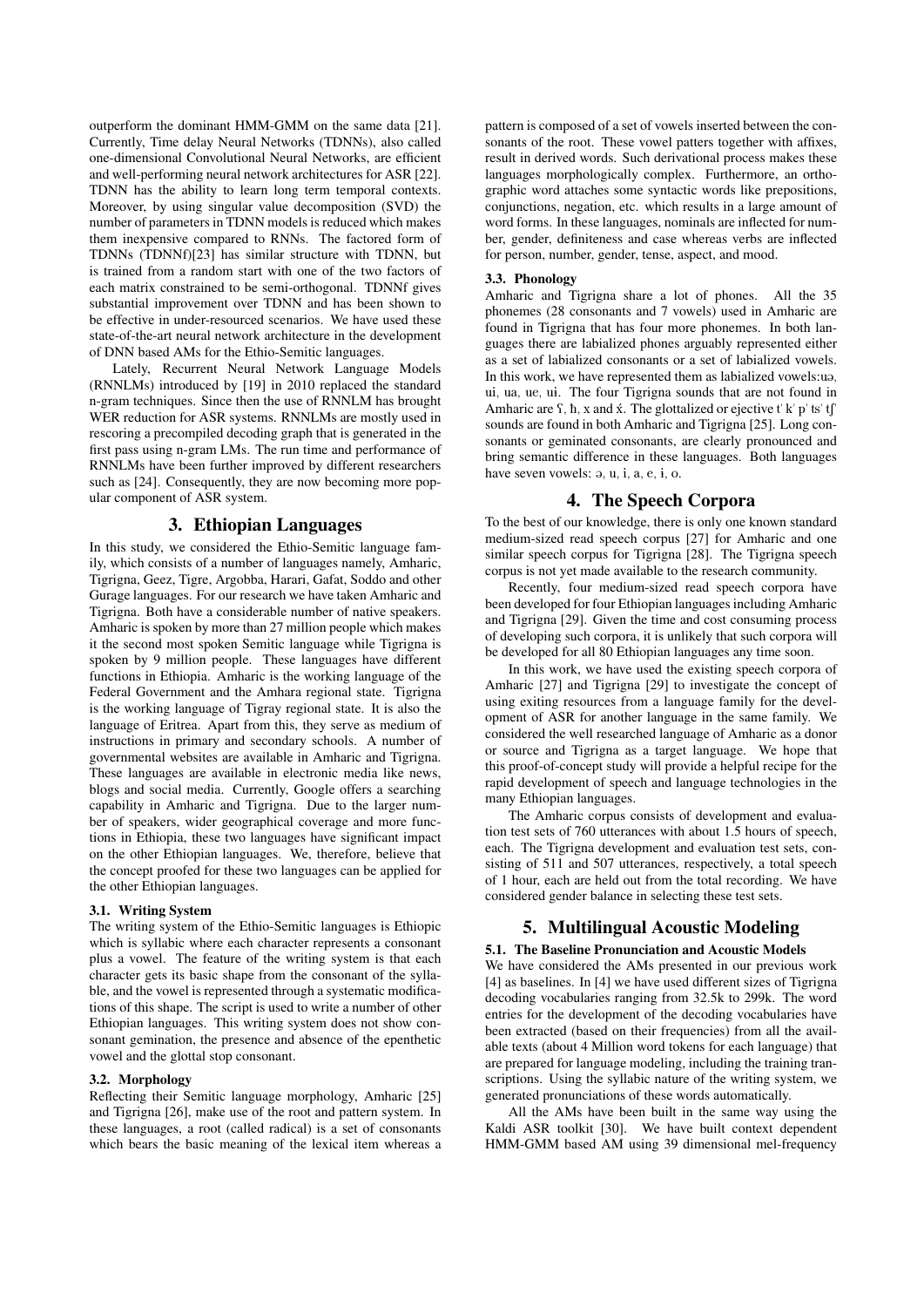cepstral coeffcinents (MFCCs) to each of which cepstral mean and variance normalization (CMVN) have been applied. The AM uses a fully-continuous 3-state left-to-right HMM. We did Linear Discriminant Analysis (LDA) and Maximum Likelihood Linear Transform (MLLT) feature transformation. The Speaker Adaptive Training (SAT) has been done using an offline transform, feature space Maximum Likelihood Linear Regression (fMLLR).

To train the DNN-based AMs, we have used the best HMM-GMM model to get alignments and the same training speech used to train HMM-GMM model. We have applied a threefold data augmentation [31] before extracting 40-dimensional MFCCs without derivatives, 3-dimensional pitch features and 100-dimensional i-vectors for speaker adaptation. The DNN architecture we used is Factored Time Delay Neural Networks with additional Convolutional layers (CNN-TDNNf) according to the standard Kaldi WSJ recipe that has 15 hidden layers (6 CNN followed by 9 TDNNf) and a rank reduction layer. The number of units in the TDDNf consists of 1024 and 128 bottleneck units except for the TDNNf layer following the CNN layers which has 256 bottleneck units.

#### 5.2. Development of Monolingual Acoustic Models for Tigrigna Using Different Amounts of Training Speech

To simulate different states of resource scarcity, we have splitted the Tigrigna training speech into samples of 1, 2, 4, 6, 8, 10, 15 and 22 (all) hours. We have selected a roughly equal number of utterances from each speaker randomly for each of these samples. Considering the size of the training data, we have experimented with different DNN architectures by reducing the number of hidden layers. But insignificant WER reduction is observed from the use of 12 hidden layers only for systems developed with 1 hour and 2 hours of training speech. Therefore, the baseline architecture is used to develop different GMM- and DNN-based AMs for Tigrigna using each of these samples.

The performance of these AMs have been evaluated using the largest Tigrigna decoding pronunciation dictionary and the baseline Tigrigna trigram LM. As presented in Figure 1, the performance of the AMs improve as the size of the training speech increases, especially the DNN-based AMs. The relative WER reduction obtained by using DDN AMs over the GMM AMs grew (from 5.43% for 1 hour of training speech) to 26.40% when 15 hours of training speech is used. This clearly shows the data greedy nature of DNN-based AMs. However, we have learnt that it is possible to develop DNN-based AM, using as small training speech as 1 hour and achieve a WER of 25.77% that goes below 20% with only 6 hours of training speech.



Figure 1: *Tigrigna WERs with different amounts of training speech.*

#### 5.3. Development of Multilingual Acoustic Models for Tigrigna Using Amharic Corpus

To consider the most challenging case of zero training speech [32] for the target language, we decoded the Tigrigna evaluation set using DNN-based Amharic AM (trained using all the training speech of the Amharic corpus), Tigrigna pronunciation dictionary (with OOV rate of 4.89%) and Tigrigna trigram LM (with perplexity 172.42) and achieved a WER of 30.9%. For this purpose, we needed to map the Tigrigna phones  $(\hat{y}, \hat{h}, x)$  and  $x$ ) that are not found in Amharic to the phonetically nearest possible Amharic phones  $(7, q, h, and h)$ . From the analysis of the errors, we could observe that most of the recognition errors are related to this mapping of the four Tigrigna phones that are not available in the Amharic training speech.

To see the effect of such difference in phone sets between languages, we have decoded the Amharic evaluation set using Tigrigna DNN-based AM, Amharic 310k decoding pronunciation dictionary, and Amharic trigram LM (which has 3.06% OOV rate and perplexity of 41.2, reflecting a closed domain task) and achieved a WER of 9.68%. Again to see the performance of such a zero training speech on an open domain task, we have decoded the evaluation test set of the newly developed Amharic corpus [29] which consists of 508 utterances and 1.25 hours of speech. The decoding pronunciation dictionary of this system is 323k that has OOV rate of 6.21% and the LM perplexity is 241.26 on the new test text. Clearly showing the domain effect, the WER of our system increased to 26.01%. The lower WER we got for Amharic than the Tigrigna WER (30.9%) can, at least partially, be attributed to the full coverage of Amharic phones by the Tigrigna training speech.

Taking the performance of Tigrigna ASR system with the zero Tigrigna training speech as a baseline, we have conducted experiments to see the benefits we get from adding Tigrigna training speech incrementally starting from 1 hour to 22 hours. The ML AMs are trained using ML mix approach [33]. The results are presented in Figure 2 and show the trend in performance improvement that is obtained by adding training speech from the target language (Tigrigna).

We have observed that as we add more and more training speech of the target language, the degree of improvement in performance reduces. A relative WER reduction of 45.79% (over the WER of the zero training speech Tigrigna ASR system) has been achieved as a result of adding only 1 hour of Tigrigna training speech. The gain from the last 12 hours of additional training speech is only 6% relative WER reduction. This gives us an understanding that less than 10 hours of training speech for a new target language will enable us develop an AM that has a competitive performance of a monolingual AM developed using more than 20 hours of monolingual training speech.

Our results show that instead of using only small amount of monolingual training speech in the development of an ASR system, the use of speech data from other related languages bring performance improvement. As it can be seen from the results presented in Figure 1 for DNN-based monolingual AM and Figure 2 for DNN-based ML AM, relative WER reductions ranging from 21.27% to 0.96% has been achieved as a result of using the Amharic speech data to train Tigrigna AMs.

#### 6. Language Modeling Experiments

We have also conducted experiments towards the development of ML LMs applying two language modeling approaches: ngram and RNNLM. We have considered the LMs presented in our previous work [4] as baselines. These LMs are open vocabulary trigram LMs developed using the SRILM toolkit [34]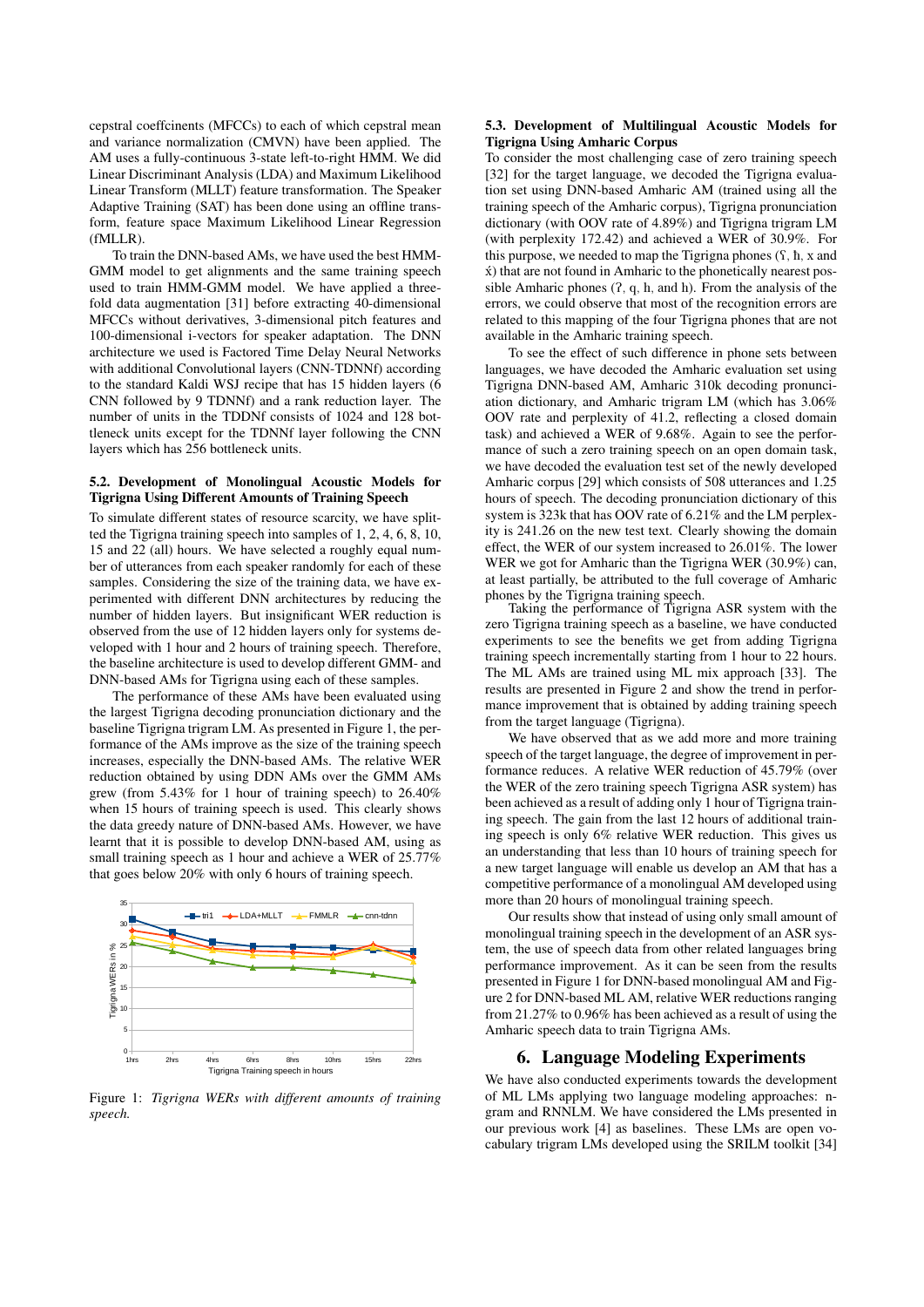

Figure 2: *Tigrigna WERs with different sizes of Tigrigna added to the whole Amharic training speech.*

with unmodified Kneser-Ney smoothing techniques [35]. The LM probabilities are computed for the words included in the decoding pronunciation dictionaries.

To have baseline LMs for RNNLM approach, we have developed monolingual RNNLMs using the kaldi toolkit. We have used a network of 5 layers, which is composed of 3 TDNN and 2 LSTM layers. The embedding dimension that works best on our data is 1000 in each of the hidden layers. We have experimented with different learning epochs and found out that learning with epoch 10 is optimal. The LMs are evaluated in a pruned lattice rescoring [24] framework on lattices generated using the baseline trigram LMs. The results of the best performing LMs with epoch 10 are presented in Table 1.

#### 6.1. Multilingual Language Modeling

We have developed the ML LMs using the different Tigrigna vocabularies, Amharic training texts and Tigrigna training texts. We experimented with two-fold data augmentation for the target language text and different weights (higher weights assigned to the target language, for example 0.75 for the target and 0.25 for the source). However, the use of equal weight for source and target languages data without data augmentation outperformed. Only the best results are presented in Table 1. The performance

Table 1: *Performance of Mono- and Multilingual LMs*

| Vocab | 00V   | Mono WER |       | <b>ML WER</b> |       |
|-------|-------|----------|-------|---------------|-------|
|       | rates | trigram  | rnnlm | trigram       | rnnlm |
| 32k   | 15.41 | 26.94    | 27.02 | 26.81         | 26.62 |
| 65k   | 11.01 | 22.55    | 22.66 | 22.42         | 22.48 |
| 97k   | 8.89  | 20.81    | 20.54 | 20.54         | 20.23 |
| 130k  | 7.41  | 19.59    | 19.37 | 19.32         | 19.04 |
| 162k  | 7.01  | 19.11    | 18.85 | 18.91         | 18.43 |
| 195k  | 6.57  | 18.67    | 18.43 | 18.39         | 18.10 |
| 227k  | 6.03  | 17.94    | 17.75 | 17.84         | 17.53 |
| 260k  | 5.68  | 17.55    | 17.53 | 17.45         | 17.10 |
| 292k  | 5.00  | 16.92    | 16.74 | 16.85         | 16.51 |
| 299k  | 4.89  | 16.82    | 16.64 | 16.71         | 16.35 |

of Tigrigna monolingual RNNLMs showed (except for the two smallest, 32.5k and 65k, vocabularies) improvement over the performance of the baseline trigram LMs. The results of the ML LMs also show WER reductions. This shows that Tigrigna has benefited from the use of Amharic text in language modeling in both approaches (n-gram and RNNLM).

#### 6.2. Morphem-based Language Modeling

The best performing ASR system achieved a WER of 16.35% using 299k decoding vocabulary, the biggest ML LM developed with RNNLM and two pass decoding. The development of such a system is computationally expensive, especially for developing countries where not only language resources but also computational resources are scarce. An alternative approach for languages of such countries, especially for underresourced and morphologically complex languages, is the use of sub-word units such as morphemes in language and pronunciation modeling. Thus, we conducted experiments on the use of morphemes (obtained using Morfessor) for pronunciation and language modeling. Our results show that this modeling unit reduces the total size of our decoding vocabulary from 299k to 66.5k and the OOV rate from 4.89% to 0.02%. Using the segmented Tigrigna training text and the morph vocabulary, we have developed different n-gram LMs (n=3 to 9) and used it to decode the Tigrigna evaluation set using the monolingual DNN-based AMs. For the purpose of comparison we computed character error rates (CERs) of the morph-based hypotheses and the respective hypotheses of the baseline systems. The CER of the best (using 6-gram LM) morpheme-based ASR system is 7.9%. As can be seen from Table 2 (last row), we achieved relative CER reductions (MorLM CER Red) ranging from 1.3% to 38.3% from the use of of morpheme-based LM over the wordbased LMs that use vocabularies of less than 162k.

Table 2: *Relative CER Reduction of Morph-based LM*

| Vocab                                                 | 32k | 65k | 97k         | 130k     | 162k          |
|-------------------------------------------------------|-----|-----|-------------|----------|---------------|
| CER of Word LM $12.8$ 10.3<br>MorLM CER Red 38.3 23.3 |     |     | -89<br>11.2 | x<br>1.3 | 7.8<br>$-1.3$ |

#### 7. Conclusions

In this paper, we have presented the experiments conducted on the development of a MLASR taking Amharic and Tigrigna as cases. The results we have achieved show that it is possible to develop an ASR system for an Ethio-Semitic language like Tigrigna using an existing speech corpora of another language in this language family such as Amharic. We have achieved a WER of 30.9% without any training speech from the target language (Tigrigna). We have also observed that adding speech data from the target language to that of the source language (Amharic) continuously reduces the WER up to relative reduction of 21.27%. The ASR systems developed using speech data from a source language together with different size of speech data of the target language outperformed the ASR systems developed using the target language data only. We have also conducted experiments on the way to develop strong LMs for the target language using texts of the donor language by applying RNNLM and achieved WER reductions. Considering scarcity of computational resources to decode using very large vocabularies, we have also developed morpheme-based pronunciation and language models. Our results showed that the morphemebased systems with only 66.5k vocabularies achieve comparable CER with very large word-based decoding vocabularies.

## 8. Acknowledgment

We would like to express our gratitude to the Alexander von Humboldt Foundation for funding our research stay at the Cognitive Systems Lab (CSL) of the University of Bremen.